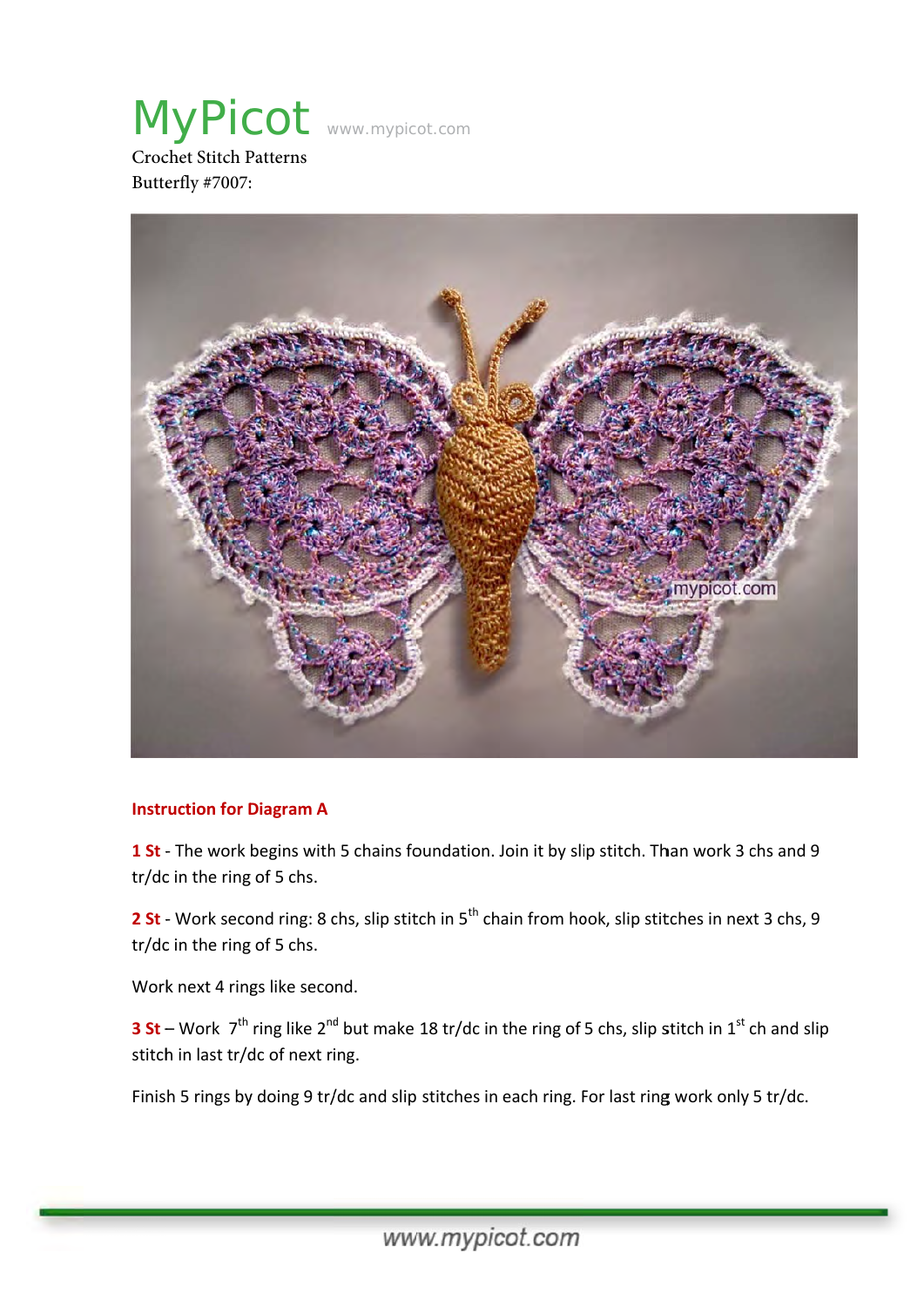### **Diag ram A**



### **Instruction for Diagram B**

4 St – Yarn over 5 times, insert hook into 2<sup>nd</sup> ring (a) and work incomplete d.tr / tr. Yarn over 4 times, insert hook into 3<sup>rd</sup> ring (b) and work incomplete d.tr / tr. Yarn over 2 times, insert hook into 4<sup>th</sup> ring (c) and work incomplete d.tr / tr. Yarn over 2 times, insert hook into 5<sup>th</sup> ring (d) and work incomplete d.tr / tr. Yarn over and drop through 4 loops on the hook, yarn over and drop through 2 loop on the hook. Yarn over 2 times, insert hook into 6<sup>th</sup> ring (e) and work incomplete d.tr / tr. Yarn over and drop through 4 loops on the hook, yarn over and drop through 2 loop on the hook, , yarn over and drop through 2 loop on the hook (2 loops remain). Isert hook into 7<sup>th</sup> ring (f) and work ncomplete dc/sc, yarn over and drop through all 4 loops.

**5 St** - Than work 4 tr/dc into first ring, slip stitch in ch.

For left wing work with diagram C.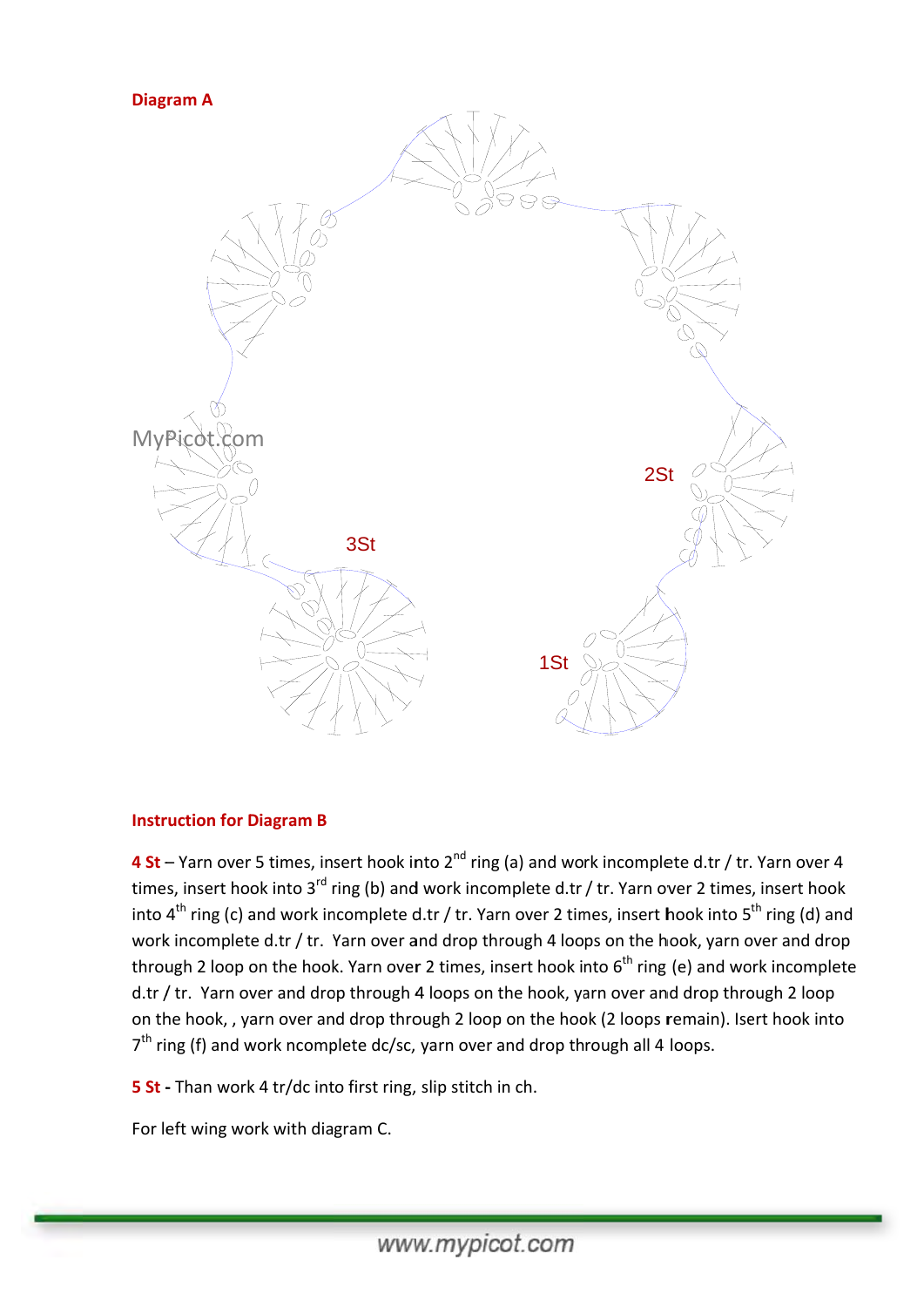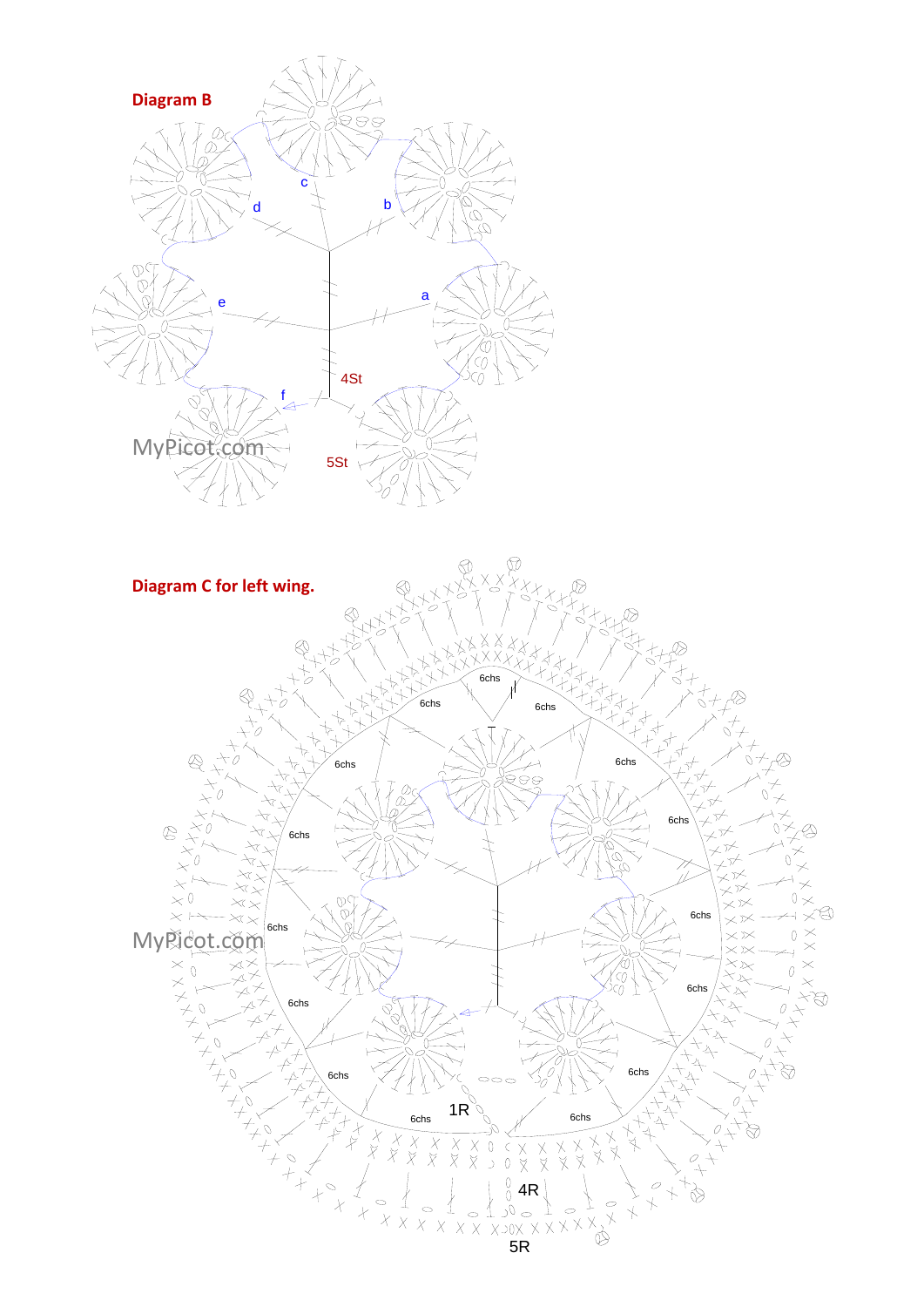### **Instruction for Diagram D**

Work little left wing.

1 St - Connect the yarn and worc dc/sc, 7chs, tr/dc, 7 chs, 2 d. tr / tr stitches decrease, 12 chs, slip stitch in 5<sup>th</sup> chain from hook and sl. sts in next 3 chs, 4 dc/tr in ring of 5 chs, 1 tr/dc in big wing, 4 tr/dc in ring of 5 chs, 1 quadruple treble / triple treble in big wing, 10 tr/dc in ring of 5 chs, s slip stitch.

**2 St** - Turn and make 5 chs and d.tr/tr, than work over the ring.

**3 St** - Turn and make last row with dc/sc and picots.

# md worc dc/s 3St  $\sigma$ MyP Picot.com  $\left(\right)$ 5 5chs 5ch ths<br> $\neq$  $\times$ <br> $\times$ 5chs  $\bigcirc$  $\heartsuit$ 5chs 2St 5chs 'XX∤ RÌ 7chs X  $\chi$  $\times$ X X X X X X X X X  $\overline{\star}$  $\times$  1St 7chs  $\lambda$  $\begin{matrix} \mathcal{X} \ \mathcal{X} \ \mathcal{Y} \end{matrix}$  $X \times X \times X \times X \times X$

## **Diag ram D**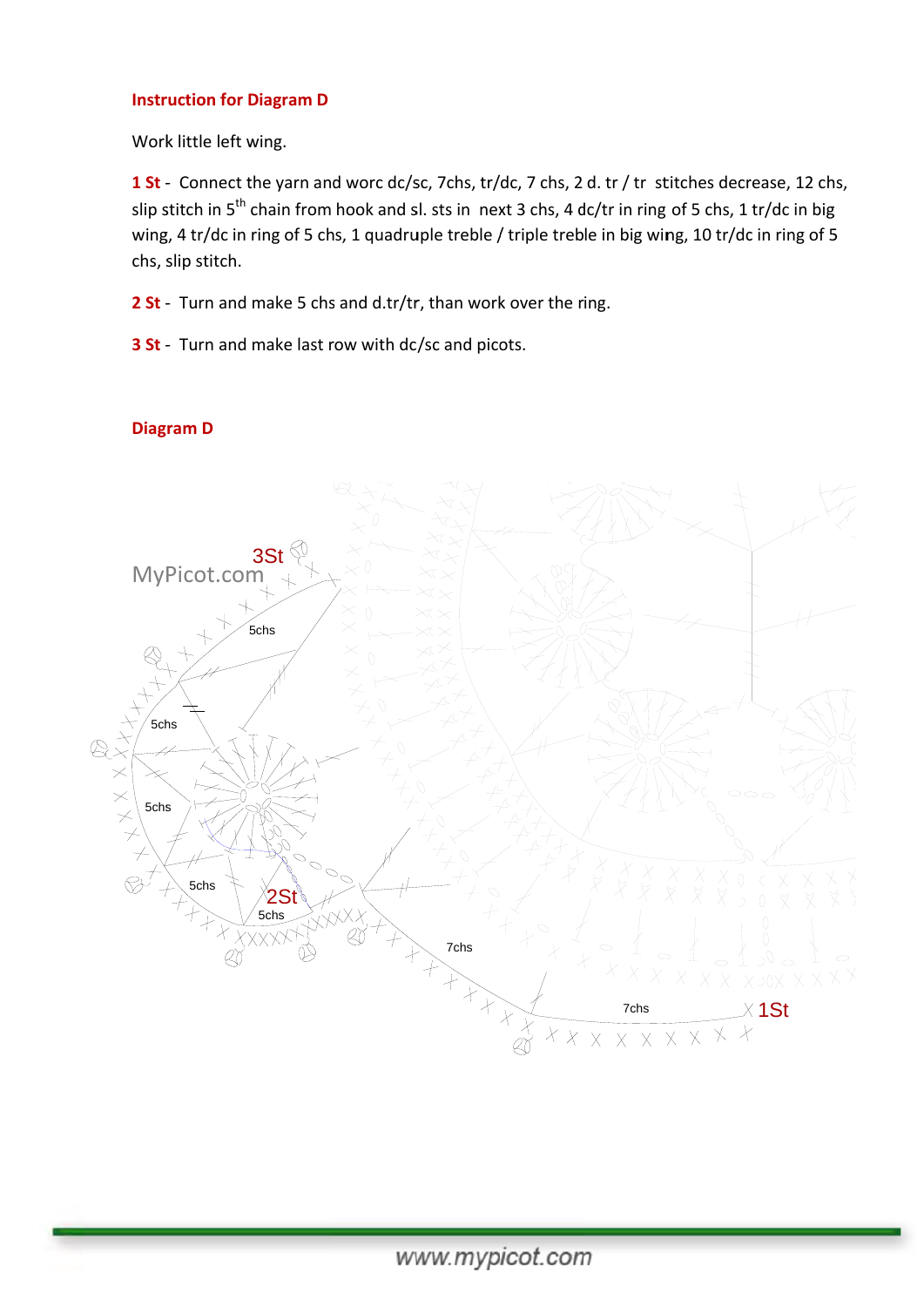# Diagram E for right wing

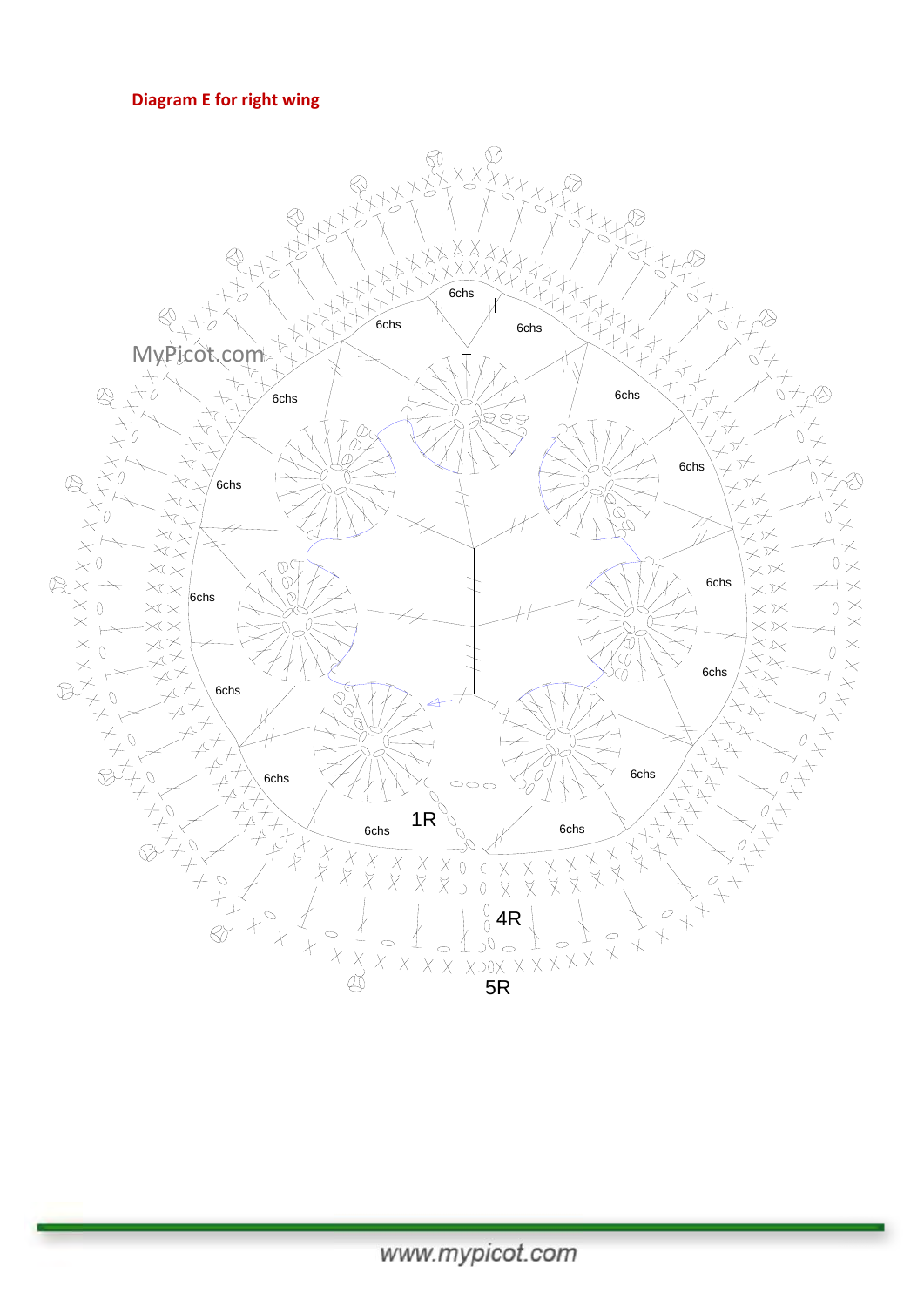### **Instruction for Diagram F**

Work little right wing.

1 St - Connect the yarn and worc dc/sc, 7chs, tr/dc, 7 chs, 2 d. tr / tr stitches decrease, 12 chs, slip stitch in 5<sup>th</sup> chain from hook and sl. sts in next 3 chs, 10 dc/tr in ring of 5 chs, 1 quadruple treble / triple treble in big wing, 4 tr/dc in ring of 5 chs, 1 tr/dc in big wing, 4 tr/dc in ring of 5 chs, s slip stitch.

**2 St** - Make 5 chs and d.tr/tr, than work over the ring.

**3 St** - Turn and make last row with dc/sc and picots.



# **Diag ram D**

www.mypicot.com